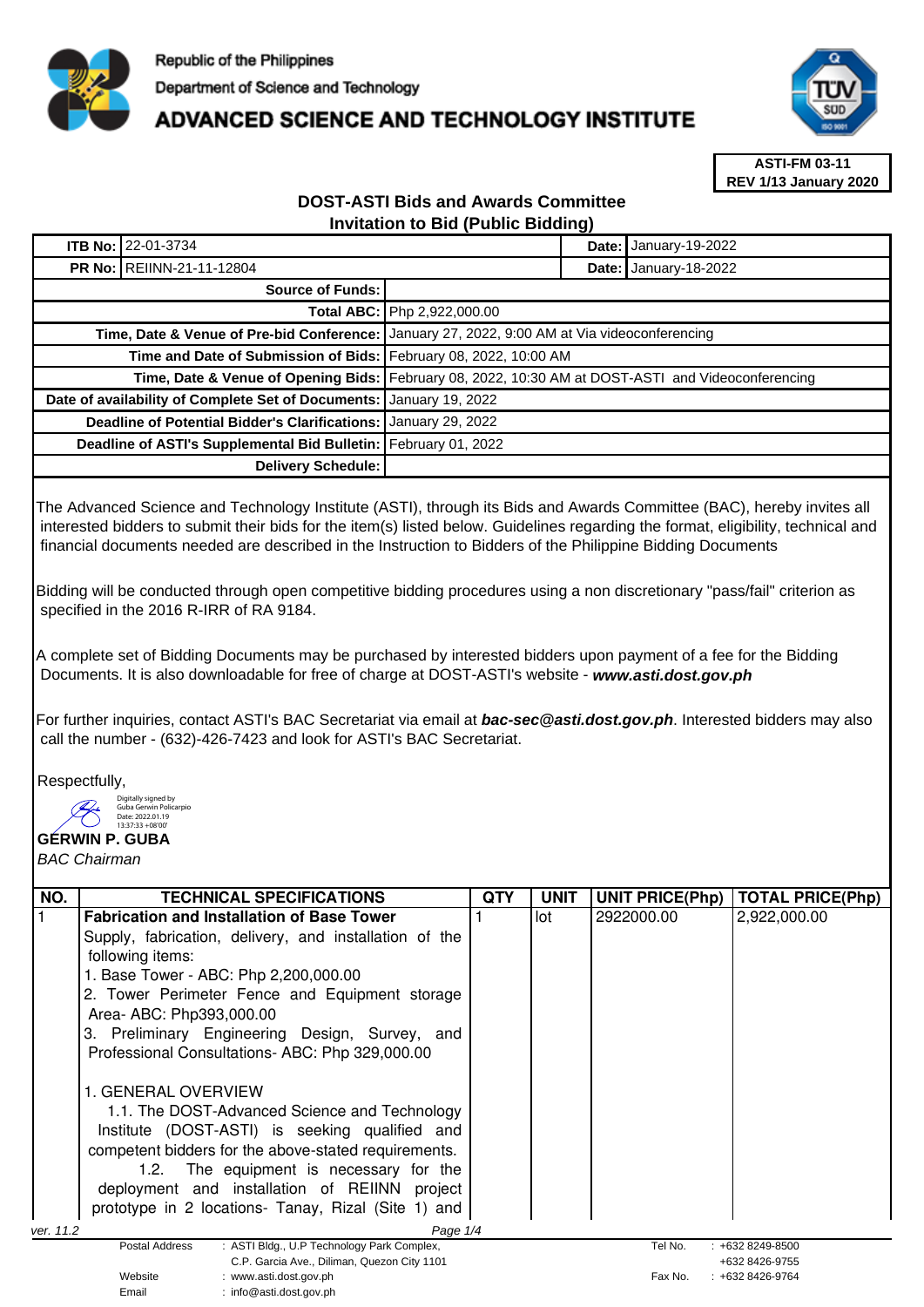Dona Remedios Trinidad, Bulacan (Site 2)

1.3. The approved budget for the contract is inclusive of all applicable government taxes and services charges.

1.4. The technical specifications written herein are of minimum requirements, otherwise stated.

1.5. Please refer to the attached Terms of Reference for the full specifications. It is understood that if there are discrepancies with this Purchase Request (PR) and the Terms of Reference (TOR), the TOR will supersede the PR.

#### ------------

#### 2. REQUIREMENTS

2.1 Supply, fabrication, delivery and installation of Base Tower - Php 2,200,000.00

2.1.1. Specifications:

2.1.1.1 Supply, fabrication, galvanization, & installation of guyed tower made of GI pipe, complete with stiffener plates, splice plates, web bars, and all accessories as required in the attached base tower design and specification

2.1.1.2 Fabrication of 3000 x 16 mm dia. ground rods, copper-clad steel embedded to the ground, including cad weld connection to the grounding wire

2.1.1.3 The LTE Base Stations are expected to be installed in two locations- Site 1 is in Tanay, Rizal, and Site 2 is in Doña Remedios Trinidad, Bulacan.

2.1.1.4. Utilize the conceptual design, technical aspects, and details given by DOST-ASTI for a small-scale LTE base station tower and identify the scope of physical components and structures, specific outputs and requirements of the structures, and proposed methods of installation as necessary.  Design and Bill of Materials (BOM) are available upon request.

2.2. Supply, Fabrication, Delivery, and Installation of Base Tower Perimeter Fence and Equipment storage Area- Php 393,000.00

2.2.1 The following are the design parameters for the perimeter fence and equipment storage area for Site 1 and Site 2:

2.2.1.1. The perimeter fence should be installed using galvanized metal.

2.2.1.2. The total area of the fence should have a dimension of 8 x 8 m2 and a height of 1.5 m.

2.2.1.3. The fence should have a steel gate.

2.2.1.4. Equipment storage should have an area of 1.5 m by 1.5 m.

2.2.1.5. It should be properly grounded by a copper rod and should have built-in equipment cabinets.

2.2.1.6. The supplier must create/provide their own storage area during installation.

2.2.1.7. Final design of the structure shall be provided by the DOST-ASTI.

2.3. Preliminary Engineering Design, Survey, and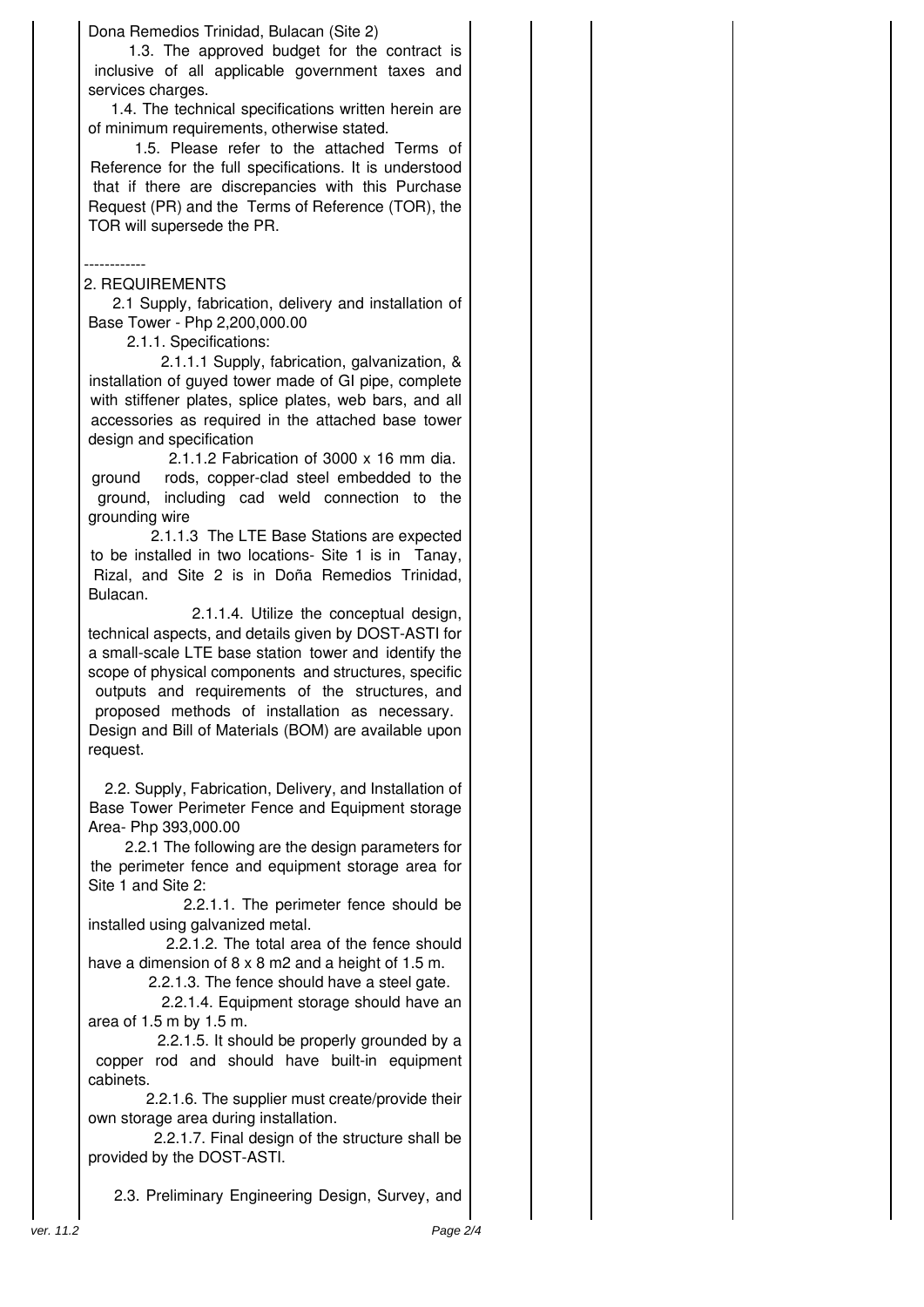#### Professional Consultations-Php329,000 2.3.1. Specifications

2.3.1.1 Conduct engineering surveys and tests at the chosen sites provided by the DOST-ASTI to comply with the requirements of the concerned LGU in the installation of the tower structure, perimeter fencing, and equipment storage area

2.3.1.2 The winning bidder is required to facilitate and coordinate with the concerned Local Government Units and relevant National Government Agencies regarding building permits and other relevant documents, and requirements prior to, during, and after installation, and pay the corresponding fees as required.

2.3.1.3 The winning bidder shall provide all design requirements (including printing and signing of documents by qualified personnel) necessary in the processing of permits

2.3.1.4 The DOST ASTI shall provide assistance and support in the processing of all necessary permits and requirements prior to the installation period.

### 3. PAYMENT and DELIVERY TERMS

3.1. In the event that the end-user/DOST-ASTI will change the location for the installation due to unforeseen circumstances, the supplier may request to cancel the awarded item in the contract or request for additional cost to cover charges, but not to exceed 10% of the total contract price, subject to availability of project funds.

3.2. Delivery of all requirements shall be made by the Supplier within Sixty (60) calendar days upon issuance of Notice to Proceed (NTP).

3.3. Payment shall be made only upon certification/acceptance by End User to the effect that the Goods have been rendered or delivered in accordance with the terms stated in the attached Terms of Reference (TOR) and have been duly inspected and accepted.

3.4. The DOST-ASTI agrees to pay the following based on the schedule listed below:

3.4.1. First Payment (40% of the ABC) Upon Completion of: Tower installation (Site 1), Issuance/approval of permits (Site 1)

3.4.2. Second Payment (40% of the ABC) Upon Completion of: Perimeter fence (Site 1), Tower installation (Site 2), Issuance/approval of permits (Site  $\mathfrak{p}$ 

3.4.3. Last payment/ Balance (20% of ABC) Upon Service Completion 100% installation of Site 1 and Site 2 base tower, 100 % completion of perimeter fence (Site 2), Submission of all designs and other related documents to DOST-ASTI.

3.4.4. The price of the bid must be inclusive of government tax and fees.

4. WARRANTY, SUPPORT SERVICE, AND LIABILITY

4.1. The supplier should issue a statement of limited warranty to cover defects in materials and workmanship for 60 days after the date of completion